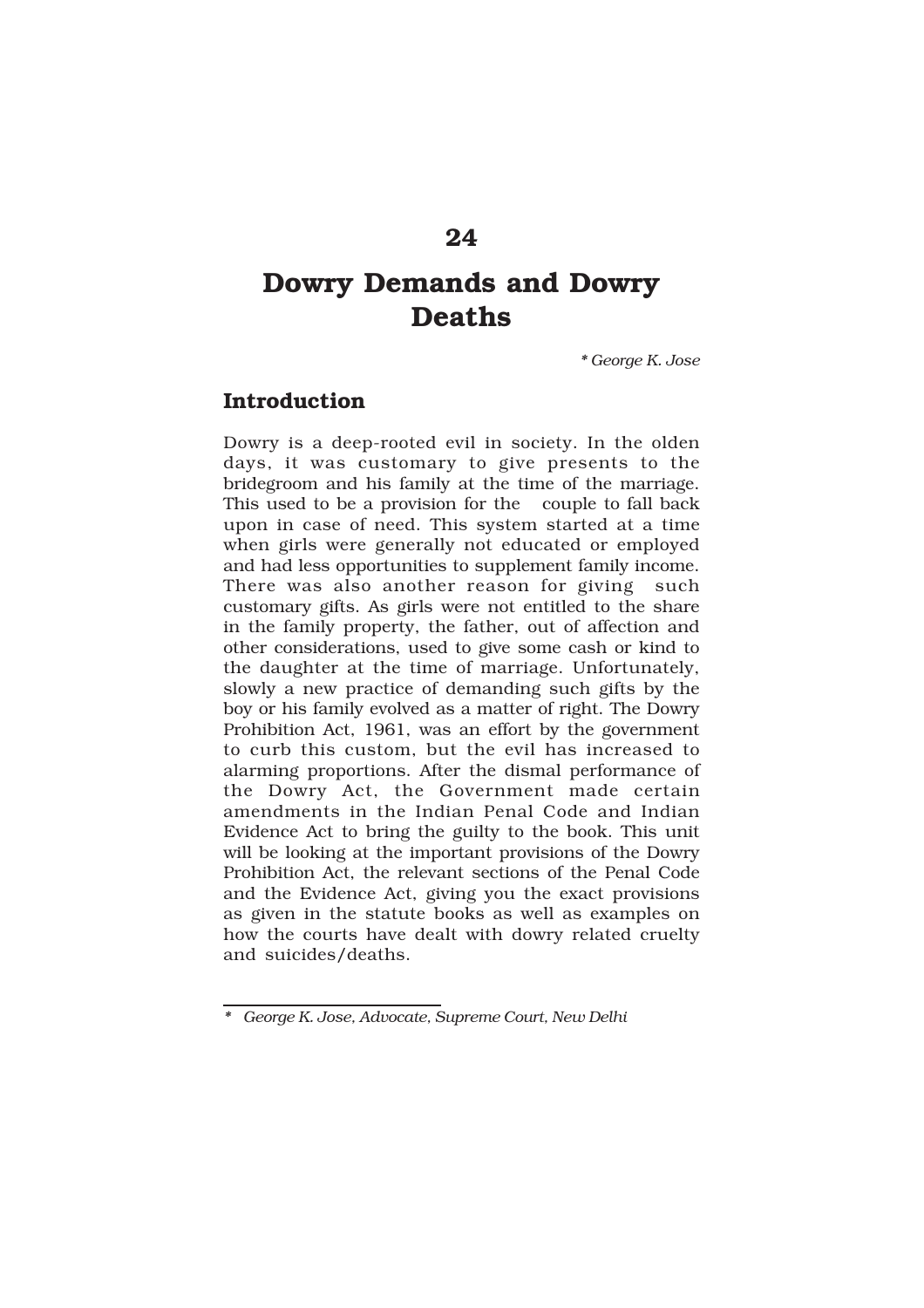# **Dowry Prohibition Act, 1961**

The object of this Act is to prohibit the evil practice of giving and taking dowry. Since the problem is basically a social one, the government has tried to tackle it by conferring improved property rights on the women by Hindu Succession Act, 1956. However, need for a law was felt to make the practice punishable and, at the same time, ensure that if any dowry is given, then its benefit goes to the women. This Act also aimed at educating the public and eradicating the evil.

#### **What is Dowry?**

Section 2 of the Dowry Prohibition Act (Act for short) defines dowry to mean any property or valuable security given or agreed to be given either directly or indirectly by one party to the marriage to the other party to the marriage or by the parents of either party or by any other person to either party to the marriage or to any other person at or before or any time after the marriage in connection with the marriage of the parties. But this does not include dower or mahr in case of Muslims.

Therefore, dowry means any property or valuable security given or agreed to be given either directly or indirectly by one party to the marriage to the other party or by the parents of either party to a marriage or by any other person to either party to the marriage or to any other person at or before or any time after the marriage and in connection with the marriage of the parties. It does not include dower or mahr of Muslims.

It is either cash or jewelry or valuables, given at the time or before or after the marriage to one of the parties to the marriage, generally to the bride, by the parents or relations of the bride, in connection with the marriage.

## **Penalty for giving or taking dowry**

1) If any person, after the commencement of this Act, gives or takes or abets the giving or taking of dowry,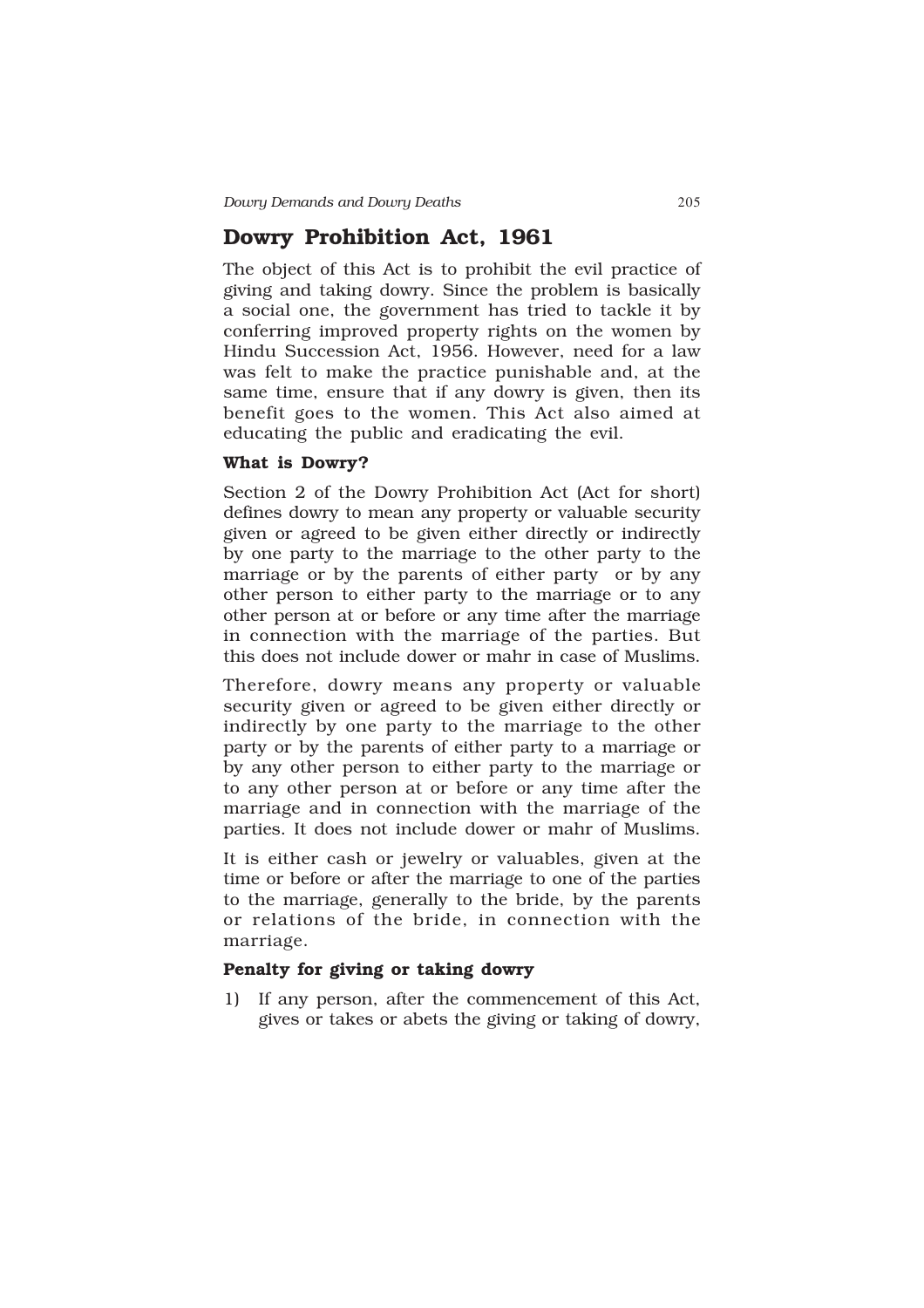he shall be punishable with imprisonment for a term, which shall not be less than five years, and with fine, which shall not be less than 15,000/- or the amount of the value of such dowry, whichever is more.

- 2) However, nothing shall apply to, or in relation to:
	- a) Presents, which are given at the time of a marriage to the bride, provided that such presents are entered in a list maintained in accordance with the rules made under the Act.
	- b) Presents, which are given at the time of a marriage to the bridegroom, provided that such presents are entered in a list maintained in accordance with the rules made under this Act.

#### **Dowry and Central Government Staff**

The Central Government staff has been barred from giving or accepting dowry. The following rule prohibiting the taking or giving of dowry was incorporated in February, 1976, in the Central Civil Services (Conduct Rules, 1964, w.e.f 13.2.1976).

No government servant shall give or take, or abet the giving or taking of dowry or demand, directly or indirectly, from parents or guardians of a bride, any dowry.

Any violation of the provisions of this rule will be good and sufficient cause for taking disciplinary action against government servants.

## **Penalty for Demanding Dowry**

If any person demands, directly or indirectly, from the parents or other relatives or guardian of a bride, as the case may be, any dowry, he shall be punishable with imprisonment for a term, which shall not be less than six months, but which may extend to two years and with fine, which may extend to ten thousand rupees.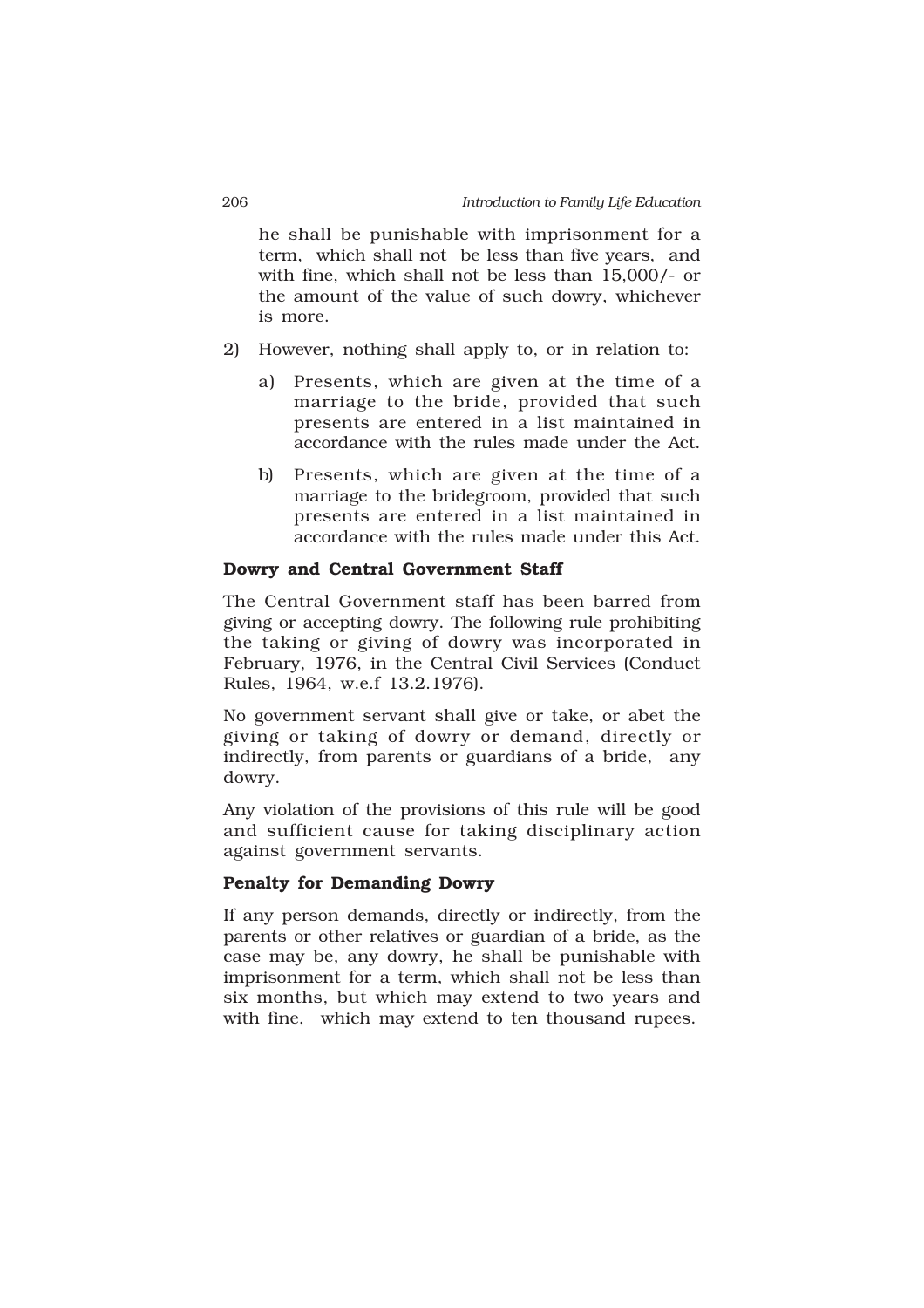#### **Ban on Advertisement**

If any person offers, through any advertisement in any newspaper, periodical, journal or through any other media, any share in his property or of any money or both or a share in any business or other interest as consideration for the marriage of his son or daughter or any other relative, he shall be punishable with imprisonment for a term, which shall not be less than six months, but which may extend to five years, or with fine, which may extend to fifteen thousand rupees.

Section 5 of the DPA declares any agreement for the giving or taking of dowry to be void.

### **The Beneficiaries of the Dowry**

 Section 6 states that dowry is given for the benefit of the wife or her heirs: Where any dowry is received by any person other than the woman in connection with whose marriage it is given, that person shall transfer it to the woman:

- a) if the dowry was received before the marriage, within three months after the date of the marriage; or
- b) if the dowry was received at the time of or after the marriage, within three months after the date of its receipt; or
- c) if the dowry was received when the woman was a minor, it must be given to her within three months after she becomes eighteen years old, and pending such transfer, shall hold it in trust for the benefit of the woman.

## **Punishment**

1) If any person fails to transfer any property as required by sub-section (1) within the time limit specified therefore or as required by sub-section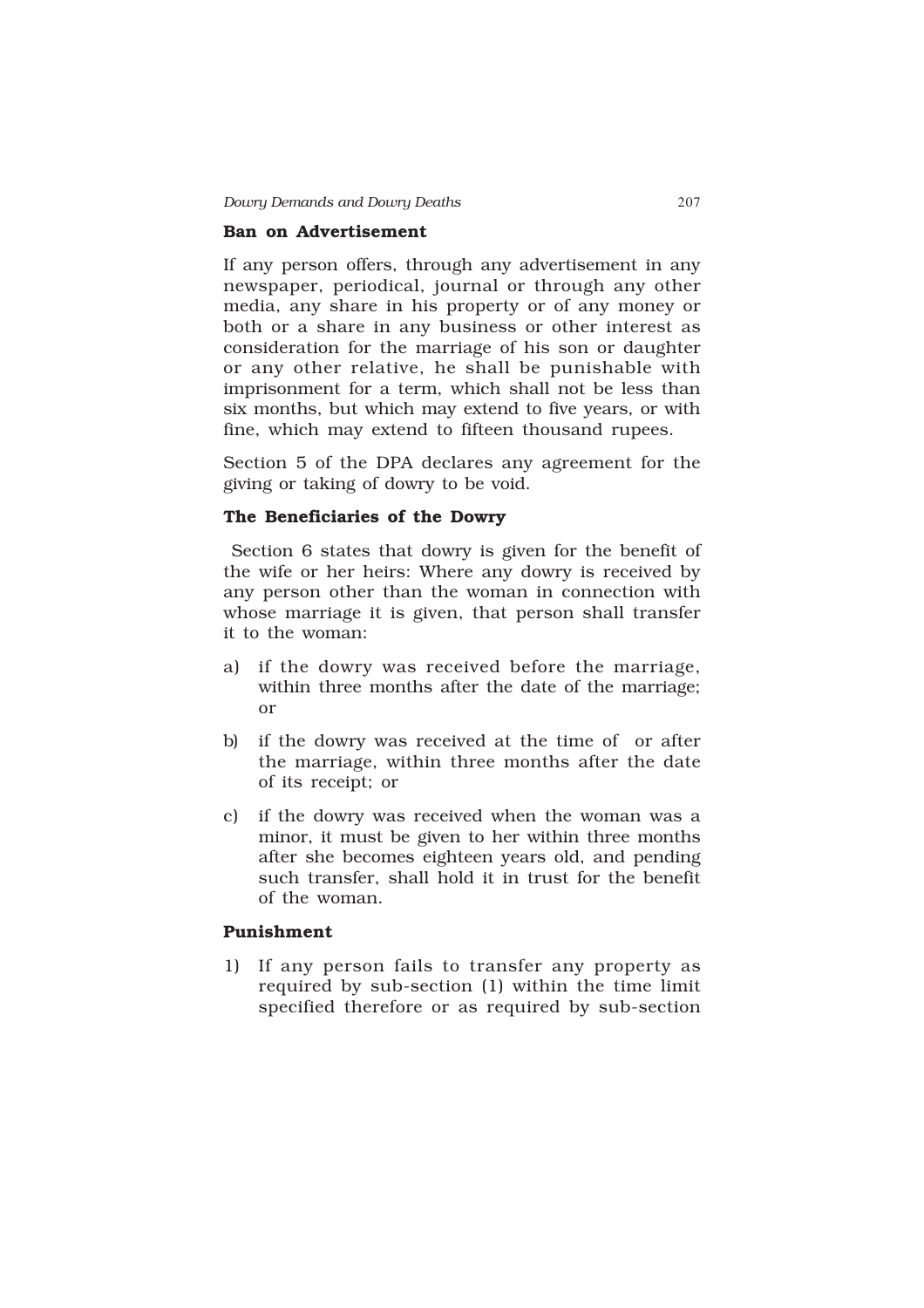(3), he shall be punished with imprisonment for a term, which shall not be less than six months, but which may extend to two years or with fine, which shall not be less than five thousand rupees, but which may extent to ten thousand rupees or with both.

### **In case of death**

When the woman is entitled to Dowry property under sub-section

1) When she dies before receiving it, the heirs of the woman shall be entitled to claim it from the person holding it for the time being.

Provided that where such woman dies within seven years of her marriage, such property shall-

- a) if she has no children, be transferred to her parents, or
- b) if she has children, be transferred to such children and pending such transfer, be held in trust for such children.

#### **Right of Court**

Section 7 of the DP Act provides as to who shall take cognizance of the offences

- 1) Notwithstanding anything contained in the Code of Criminal Procedure, 1973:
	- a) no court inferior to that of a Metropolitan Magistrate or a Judicial Magistrate of the First class shall try any offence under this Act;
	- b) no court shall take cognizance of an offence under this Act except upon--
		- i) it's own knowledge or a police report of the facts, which constitute such offence, or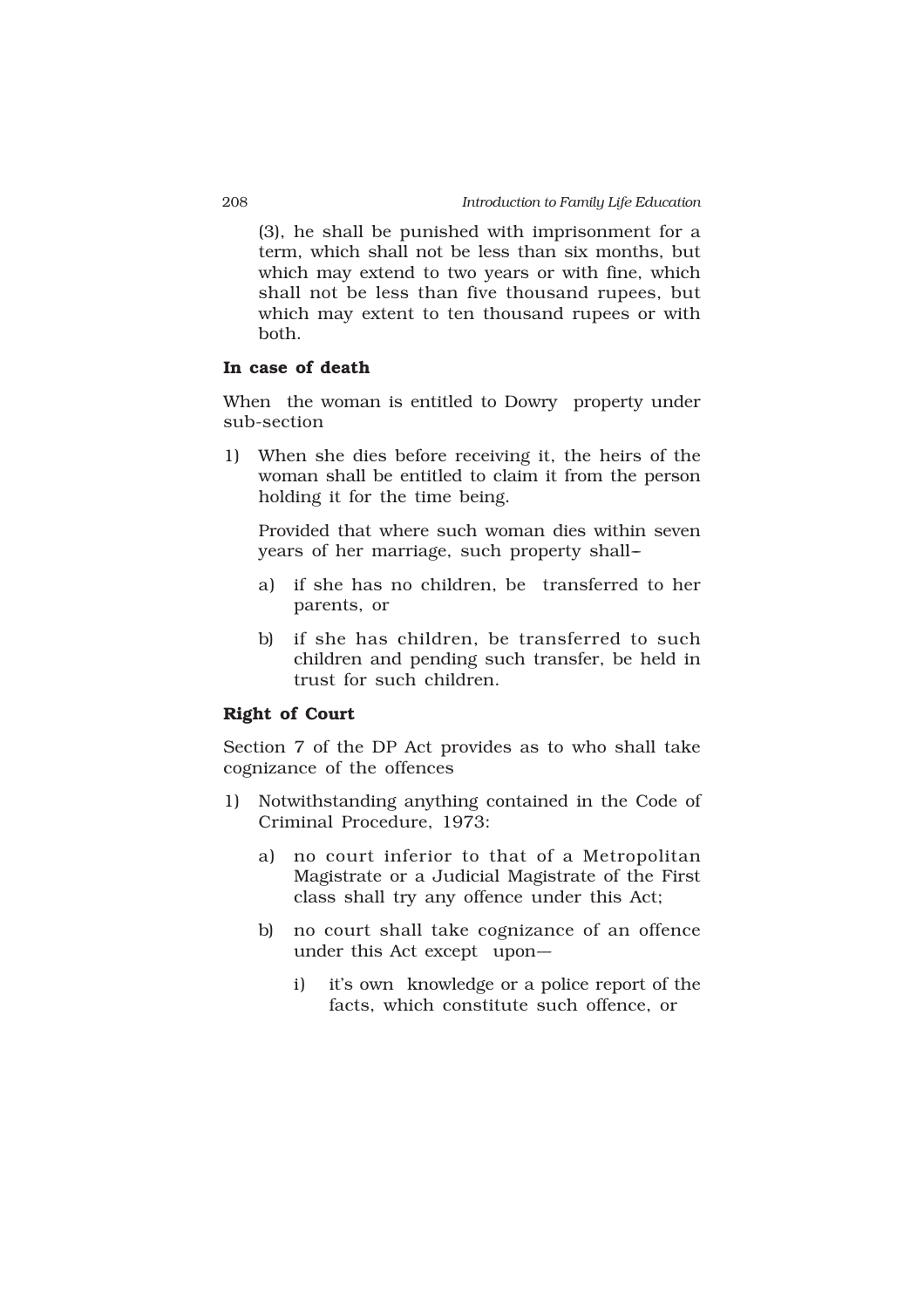- ii) a complaint by the person aggrieved by the offence or a parent or other relative of such person, or by any recognized welfare institution or organization.
- c) it shall be for a Metropolitan Magistrate or a Judicial Magistrate of the First class to pass any sentence authorized by this Act on any person convicted for any offence under this Act.

The Act also provides for the appointment of Dowry Prohibition officers, lays down their jurisdiction and their duties and the power of the Central Government to make rules for the purpose of carrying out this Act.

Most of the States have made their own amendments to this Central Act to effectively face the local situation. All of them have made the provisions more stringent. However, the incidents of harassment, torture, abetted suicide and dowry deaths continue unabated. Lack of education and economic dependence of women have encouraged the greedy perpetrators of the dowry crime.

The Dowry Prohibition Act of 1961 has been amended from time to time, but this piece of social legislation does not appear to have served much of the purpose, as dowry seekers are hardly brought to book and the convictions are rather few.

# **Legislative Efforts To Curtail Dowry**

The subject failure of the Dowry Prohibition Act to eradicate or even to curtail the evil prompted our legislature to enact The Criminal Law (Second Amendment) Act, 1983. In order to deal effectively not only with cases of dowry death, but also with cases of cruelty to married women by their in-laws, amendments were made in the Indian Penal Code, the Code of Criminal Procedure and the Indian Evidence Act.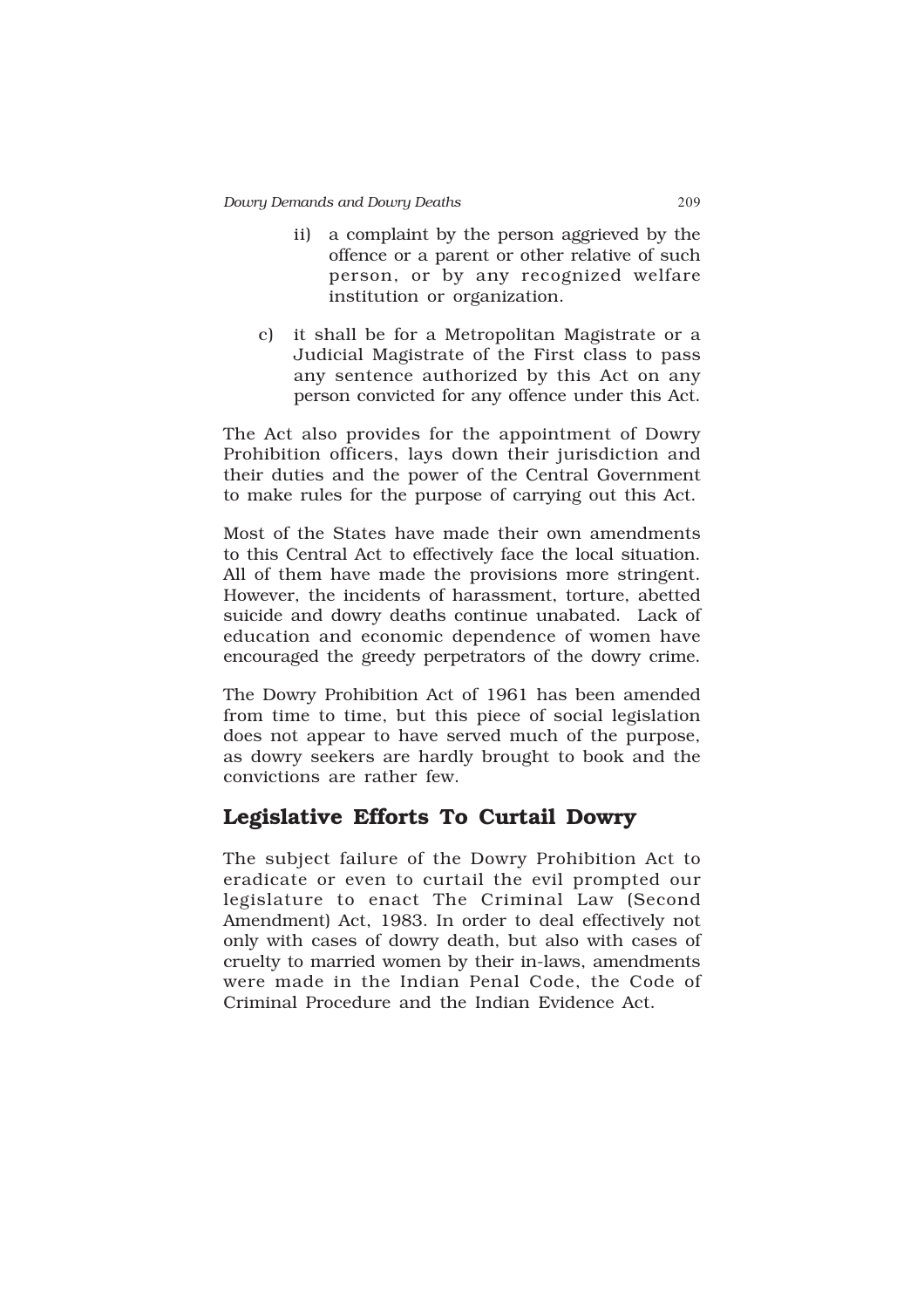#### **Section 498-A IPC**

Put in a simple language Section 498-A of IPC means:

Cruelty to a woman by her husband or any relative of the husband is punishable (a) with imprisonment for a term, which may be extended to three years and also (b) with fine.

#### **Cruelty means:**

- 1) willful conduct of such nature by the husband or any relative of the husband that is likely to drive the woman to commit suicide, or cause serious physical or mental, moral injury to her, and
- 2) harassment of a woman by her husband or any relative of her husband, with view to coercing her or any of her relatives to meet any unlawful demand for property.

The offence is cognizable if information relating to the commission of the offence is given:

- a) to the officer in charge of a police station
- b) by the victim of the offence
- c) or a relative of the victim of the offence
- d) or in the absence of any such relative, any public servant authorized in this behalf by the state government.

A Court shall take cognizance of the offence upon--

- a) a police report or
- b) a complaint made by the victim of the offence,
- c) or her relatives or any person related to her with the leave of the court.

**Section 113-A of the Evidence Act** (Presumption As to Abetment of Suicide by a Married Woman)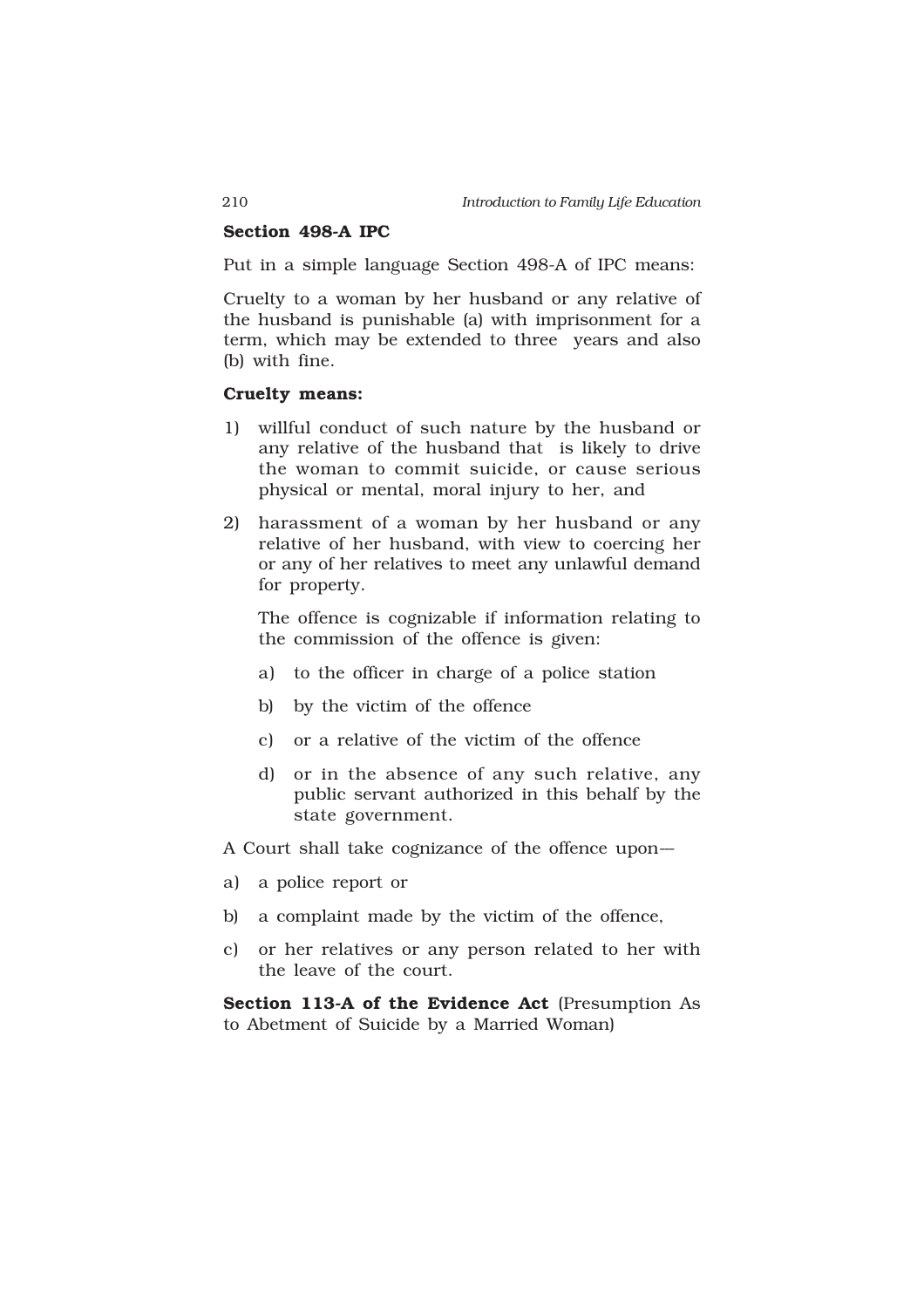According to section 113 – A of the Evidence Act:

- 1) if a woman commits suicide within a period of seven years from the date of her marriage, and
- 2) it is shown that her husband or any relative of her husband had subjected her to cruelty. In this case, the court may presume that such suicide had been abetted by her husband, or such relative of her husband.

# **Dowry Deaths**

In Indian society, woman has always been viewed as an ideal. She is the ultimate force in the family and also the protector of culture, heritage and religion. But in reality, this image has been shattered due to the unfortunate and disturbing phenomenon of incidents of bride burning that are on the increase at an alarming rate.

In most of the cases, the harassment and killing of the bride can be traced to the abominable practice of demanding and extracting dowry and the failure on the part of the bride's parents to adequately satisfy the greed of the husband's people. Nothing can be more barbarous and more heinous than this kind of murder.

Dowry killing is also a crime of its own kind. It becomes an immediate necessity for the husband and his family members to make the groom available in the marriage market. Thus, inconvenient brides have to be eliminated if they cannot feed the greed and avarice of their inlaws.

In a murder, there may be a motive or not. But in dowry deaths, it is inherent. The courts only have to examine as to who translated it into action.

In a Delhi case (Laxman Kumar Vs State (Delhi Admn), the hon'ble High Court pointed out that "once economic independence comes to women, the evil of dowry will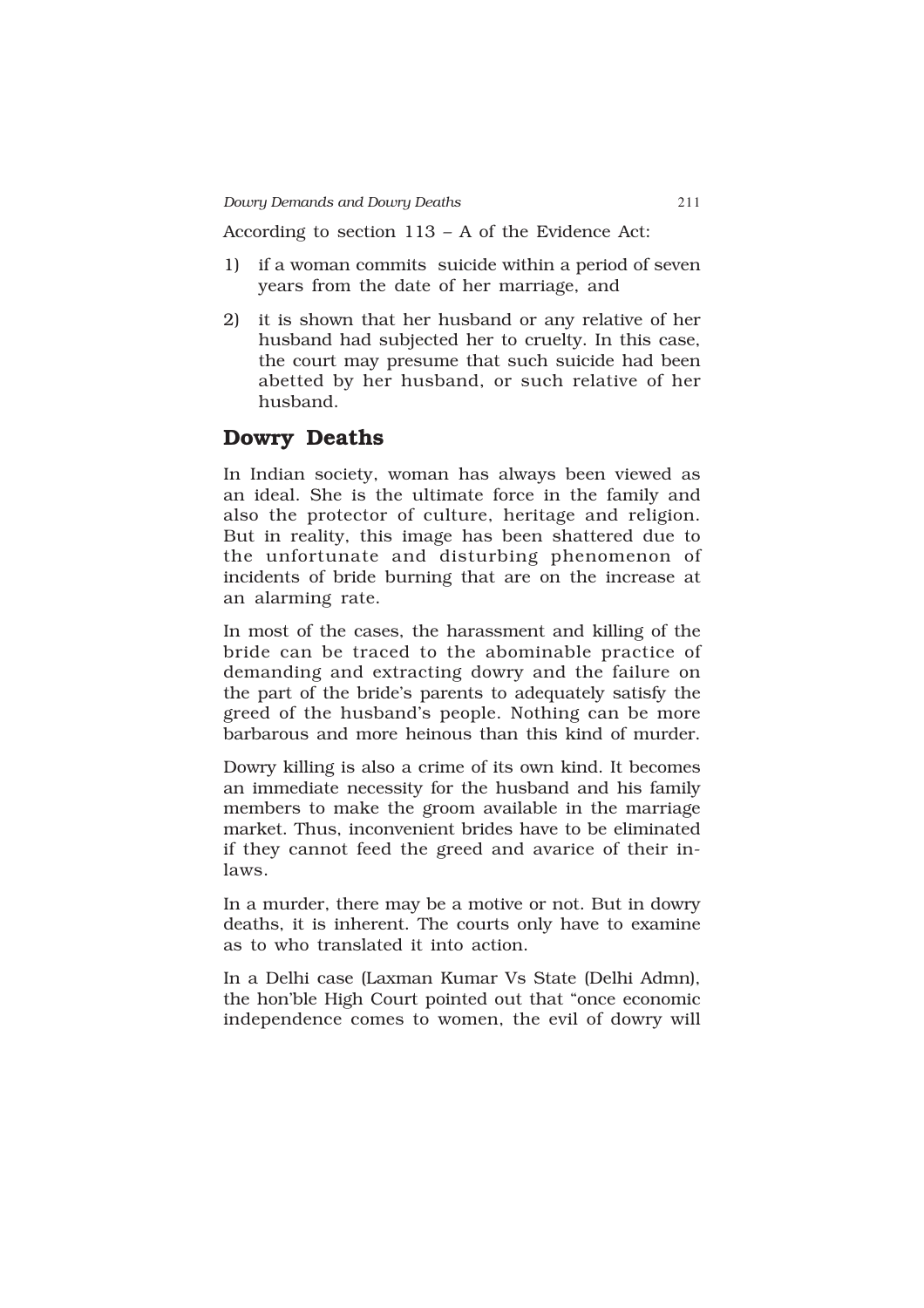die a natural death. Without education, the economic independence cannot be achieved. And therefore, education at all levels of the society is a must. We hear of no wife burning cases in western countries, obviously because women are economically independent".

Bride burning is a shame on our society. Unfortunately, the price rise and ever-increasing cost of living, coupled with enormous growth of consumer goods effecting the difference between luxury and essential goods, lure the new generation to easy money i.e. the dowry. The brides are unintended victims of the glorious march of consumerism. The husband and his family members look towards the wife and her family to meet the market needs.

#### **Nature of Death**

A death can either be natural, accidental, suicidal or homicidal. It is for the court to conclude whether the death was homicidal on the basis of the facts on record.

#### **Framing of Charges against Accused**

It is the duty of the judge to consider judicially, whether on consideration of the materials on record, it can be said that the accused has been reasonably connected with the offence alleged to have been committed, and on the basis of the said materials, there is a reasonable probability or chance of the accused being found guilty of the offence alleged. If the answer is in the affirmative, the judge will be at liberty to presume that the accused has committed the offence.

The court is entitled to consider the evidence on record as to whether or not a prima facie case against the accused has been made out. The court is not expected to frame the charge mechanically, but has to exercise its judicial mind to the given facts of the case.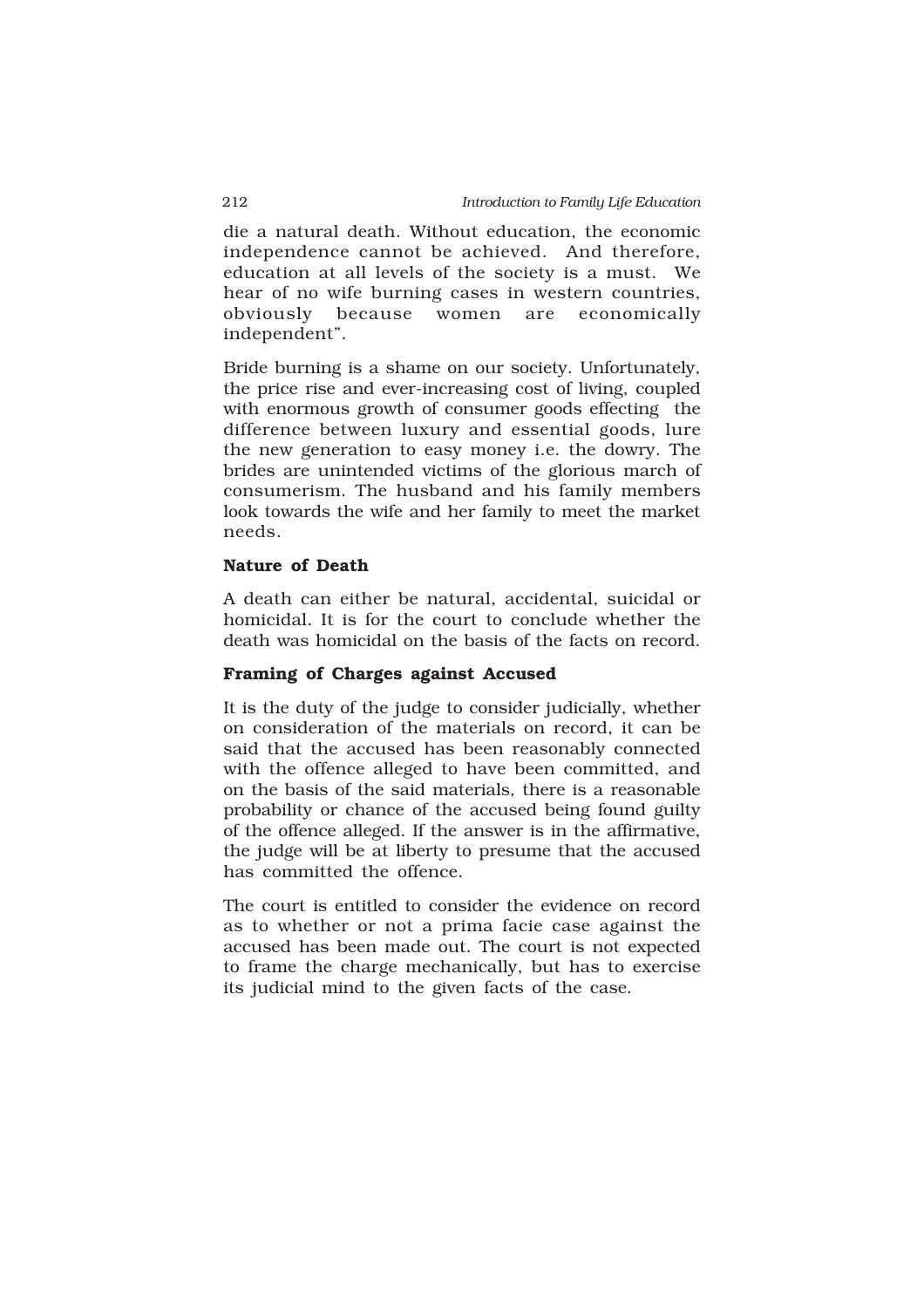#### **Discharge of an Accused**

In cases of bride burning, it has become the normal practice to involve every member of the family of the in-laws of the girl even if they are not in any way connected to the offence. However, the court is not expected to be swayed by the sentiments of the complainant family and try to rope in the innocent. It is the duty of the court to sift the evidence justifying the involvement of the real culprits.

### **Sections 304-B, IPC & 113-B, Evidence Act**

Section 304-B was inserted in the IPC by dowry Prohibition (Amendment) Act, 1986 with effect from November 19, 1986. It is a special provision inserted to deal with dowry deaths. Practically, the presumption under Section 113-B of the Evidence Act has been incorporated into Section 304-B IPC also.

Thus, if a woman dies within seven years of her marriage, and it is caused by any burns or bodily injury or occurs otherwise than under normal circumstances, and it is shown that before her death, she was subjected to cruelty or harassment by her husband, or any of his relatives for securing any property or valuable security from her or her relatives, it would come under dowry death, provided it is in connection with any demand for dowry.

Whether such person is directly responsible for the death of the deceased or not by virtue of presumption, he is deemed to have committed the dowry death, if there was such cruelty or harassment, and the unnatural death occurred within seven years of the marriage. If there is proof of the person having intentionally caused her death, then it would attract section 302 IPC, which deals with murder.

#### **Dowry Death & Section 304-B, IPC**

Section 304-B of the Indian Penal Code reads as under: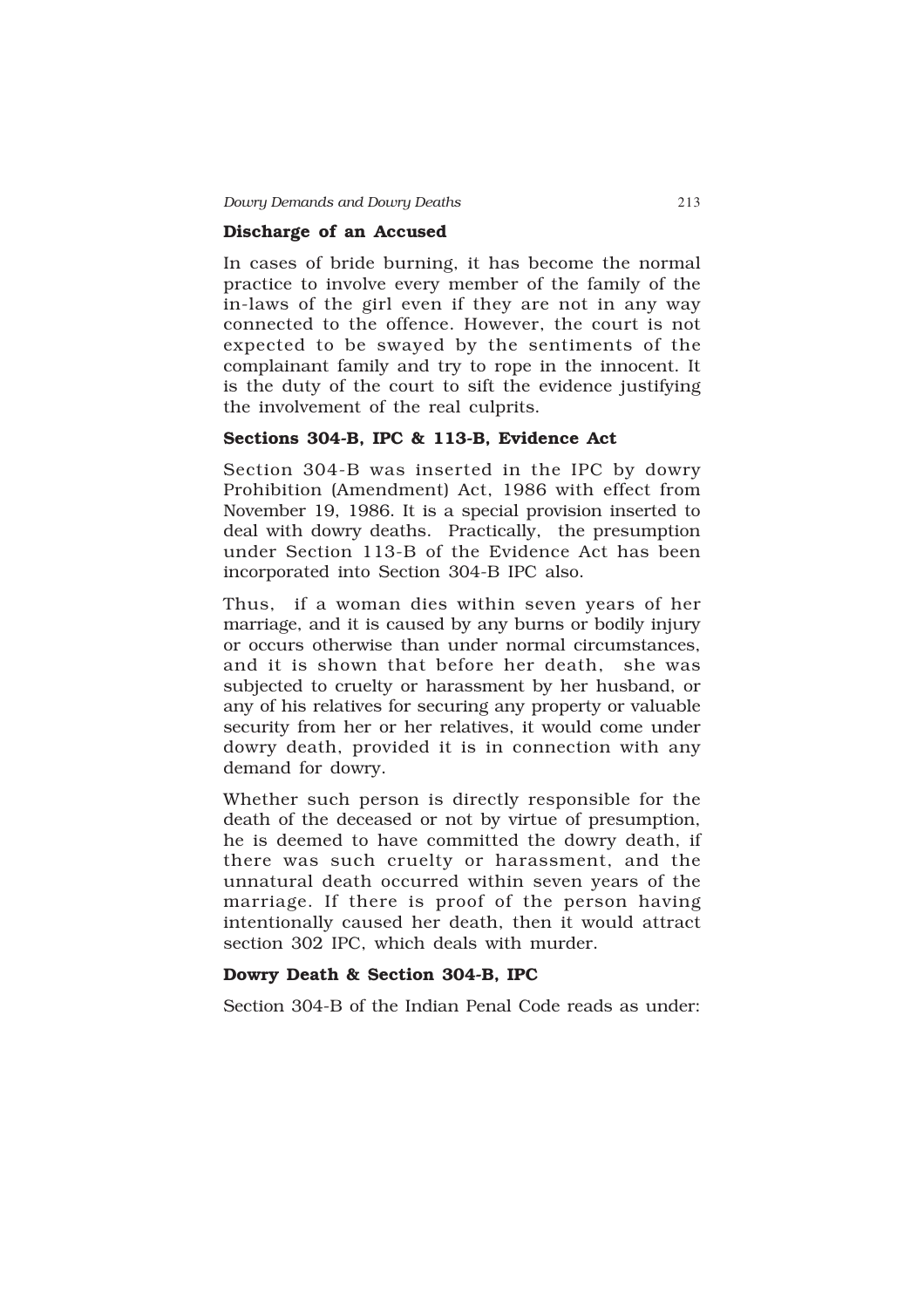Where the death of a woman is caused by burns or bodily injury, or occurs otherwise than under normal circumstances, within seven years of her marriage, and it is shown that, soon before her death, she was subjected to cruelty or harassment by her husband or any relative of her husband for, or in connection with, any demand for dowry, such death shall be called "dowry death" and such husband or relative shall be deemed to have caused her death.

#### **Evidence of Dowry Death**

Since the crimes of dowry deaths are generally committed in the privacy of residential homes and in secrecy, independent and direct evidence is not easy to collect. This is the reason why the Parliament introduced sections113-A (Presumption as to abetment of suicide by a married woman) and 113-B (Presumption of dowry death) in the Evidence Act to strengthen the prosecution by permitting presumption to be raised if certain basic facts are established and the said death took place within seven years of the marriage.

The words "it is shown" in section 304-B places the initial burden of providing the circumstances envisaged by the section on the prosecution.

The term "soon before her death" does not necessarily mean "immediately before her death".

The expression 'deemed to' has been used in the section with a view to create legal fiction.

The offence under section 304-B is triable by the Court of Session. It a cognizable and non-bailable offence.

To draw a presumption under 113-B of the Evidence Act, the necessary ingredient is to show that soon before her death, she was subjected to cruelty or harassment in connection with the demand for dowry under deeming provision of section 304-B, IPC, then the court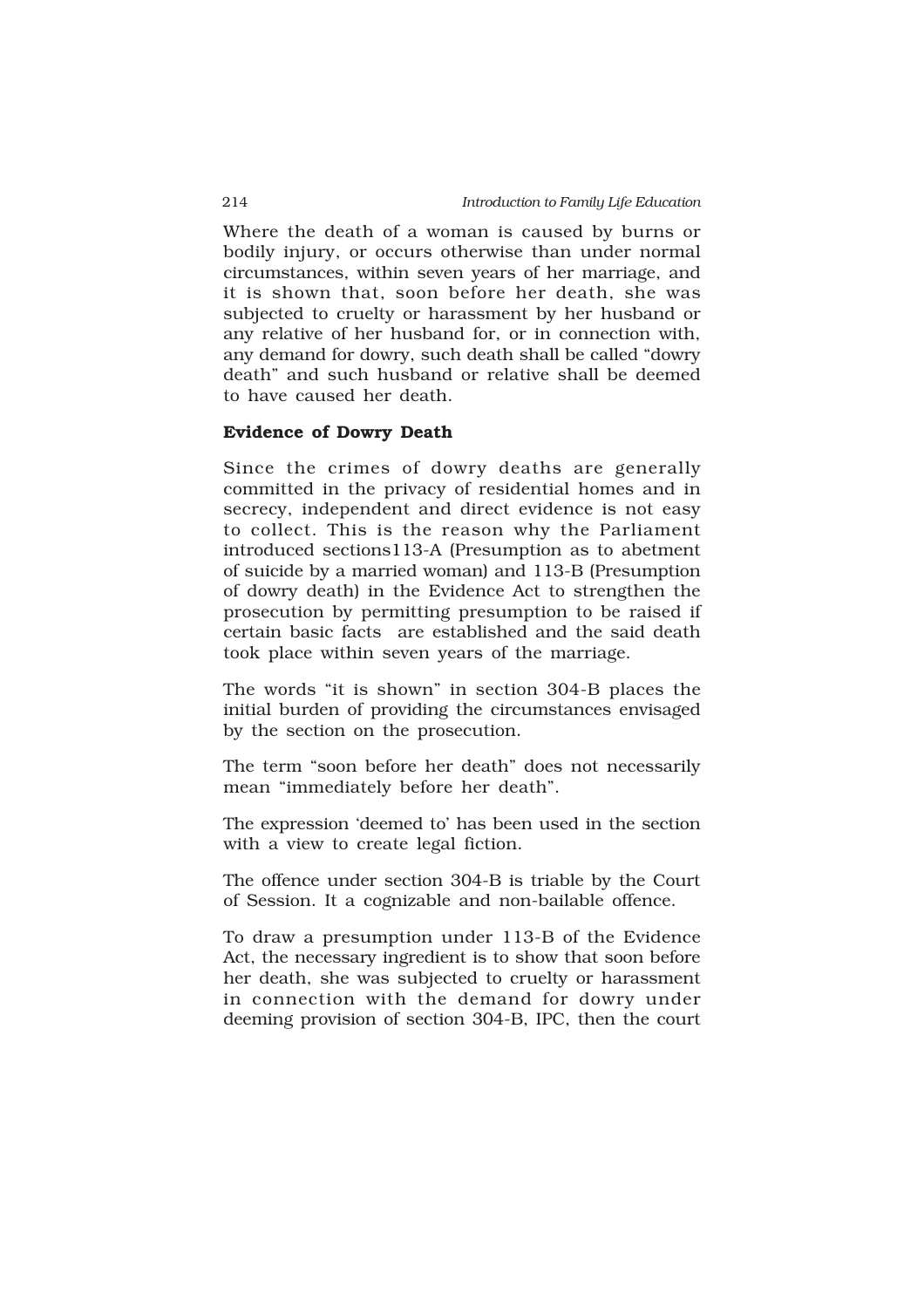shall presume that the husband or any of his relatives had caused the dowry death.

The expression "shall presume" in the section 113-B indicates that it is mandatory and obligatory for the court to draw the inference, and no option is left to the court, but to take for granted and proceed on the supposition that the husband and other relatives have committed the dowry death.

The court is bound to take the fact of dowry death as proved until very strong and positive evidence is given in rebuttal by the accused.

# **Conclusion**

Marriage is a social event for families and friends to come together. However, it is now used to show off the financial capacity of the families concerned. The money for this lavish show has to come from the bride's family. Huge sums are spent and money changes hands. This may be all right when the parties are well placed and the wealth so exchanged are out of good will. But today, dowry has become a curse and people from every strata suffer from this plague.

The Dowry Prohibition Act was an effort by our legislature to put an end to this social evil, but it did not succeed, as women were seen as economic liabilities. Parents of girls considered them to be burden to be got off from their backs at any cost. The unnecessary expenses on the occasion of marriages are considered as a prestige issue for the bride's family. The groom's family insists on a lavish party and the number of persons to be invited keeps increasing. If any gifts are given voluntarily to the bride or the groom, the same are welcome. However, as soon as there is an element of compulsion, it becomes anti-social and illegal. The Dowry Prohibition Act provides various punishments for demanding, giving or taking dowry. It clearly states who the beneficiaries should be in case